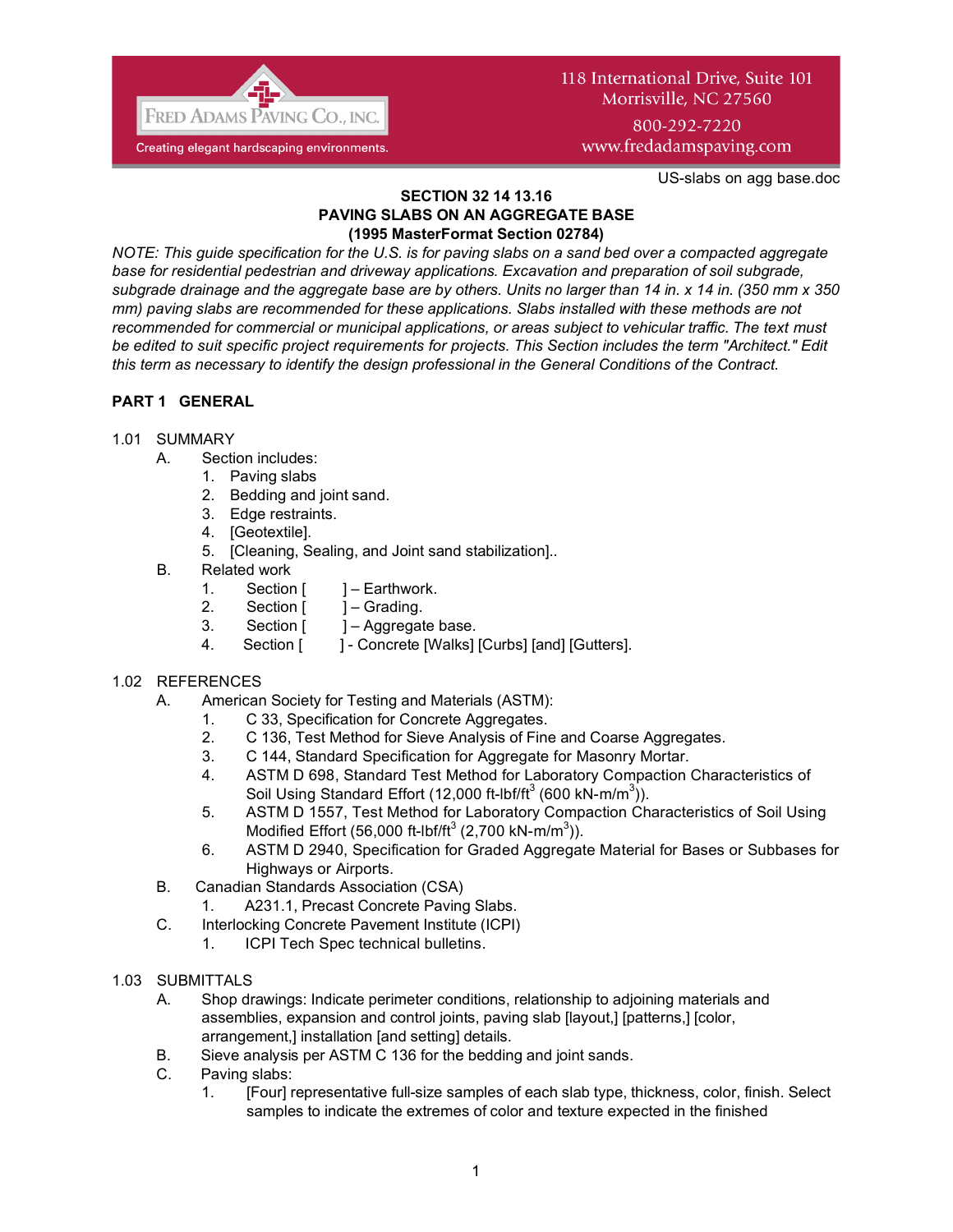

# 118 International Drive, Suite 101 Morrisville, NC 27560

800-292-7220 www.fredadamspaving.com

US-slabs on agg base.doc

installation.

- 2. Accepted samples become the standard of acceptance for the work of this Section.
- 3. Laboratory test reports certifying compliance of the paving slabs with CSA A231.1.
- 1. Manufacturer's catalog literature and material safety data sheets for the safe handling of the specified materials and products.

#### 1.04 QUALITY ASSURANCE

- A. Paving Subcontractor Qualifications:
	- 1. Utilize an installer having successfully completed concrete paving slab installation similar in design, material, and extent indicated on this project.
	- 2. Utilize an installer holding a current certificate from the Interlocking Concrete Pavement Institute Concrete Paver Installer Certification program.
- B. Regulatory Requirements and Approvals: [Specify applicable licensing, bonding or other requirements of regulatory agencies.].
- C. Mock-Ups:
	- 1. Install a 7 ft x 7 ft  $(2 \times 2 \text{ m})$  slab area.
	- 2. Use this area to determine surcharge of the bedding layer, joint sizes, lines, laying pattern(s), color(s), and texture of the job.
	- 3. This area will be used as the standard by which the work will be judged.
	- 4. Subject to acceptance by owner, mock-up may be retained as part of finished work.
	- 5. If mock-up is not retained, remove and properly dispose of mock-up.
- 1.05 DELIVERY, STORAGE & HANDLING
	- A. General: Comply with Division 1 Product Requirement Section.
	- B. Comply with manufacturer's ordering instructions and lead-time requirements to avoid construction delays.
	- C. Delivery: Deliver materials in manufacturer's original, unopened, undamaged containers packaging with identification labels intact.
		- 1. Coordinate delivery and paving schedule to minimize interference with normal use of buildings adjacent to paving.
		- 2. Deliver concrete paving slabs to the site in steel banded, plastic banded or plastic wrapped packaging capable of transfer by forklift or clamp lift.
		- 3. Unload slabs at job site in such a manner that no damage occurs to the product.
	- D. Storage and Protection: Store materials protected such that they are kept free from mud, dirt, and other foreign materials. [Store concrete paving slab cleaners and sealers per manufacturer's instructions.]
		- 1. Cover bedding sand and joint sand with waterproof covering if needed to prevent exposure to rainfall or removal by wind. Secure the covering in place.

#### 1.06 PROJECT/SITE CONDITIONS

- A. Environmental Requirements:
	- 1. Do not install sand or slabs during heavy rain or snowfall.
	- 2. Do not install frozen bedding sand.
	- 3. Do not install concrete slabs on frozen aggregate base or bedding sand.
- 1.07 MAINTENANCE
	- A. Extra Materials: Provide [Specify area] [Specify percentage.] additional material for use by owner for maintenance and repair.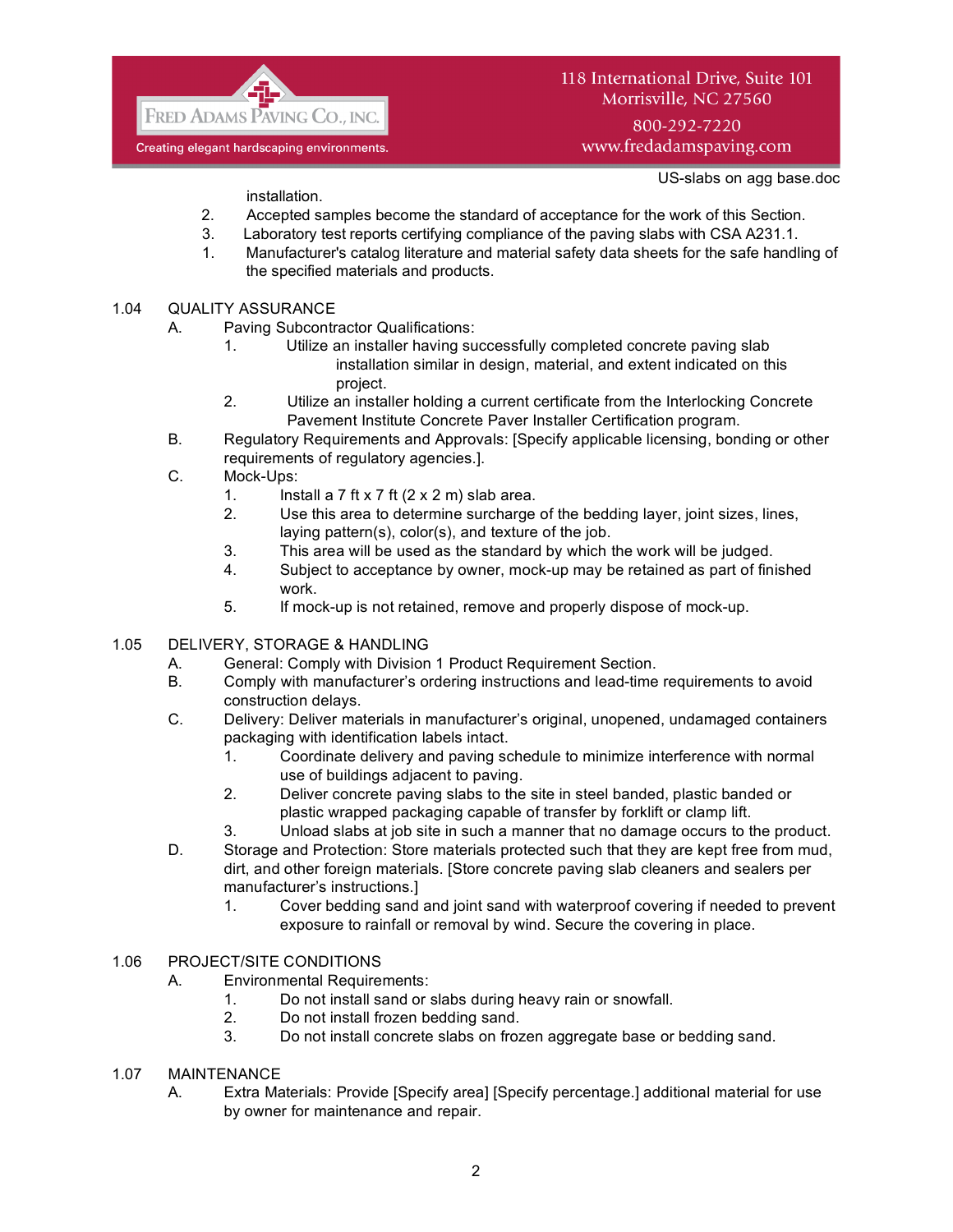

www.fredadamspaving.com

US-slabs on agg base.doc

B. Slabs shall be from the same production run as installed materials.

## **PART 2 PRODUCTS**

- 2.01 CONCRETE PAVING SLABS
	- A. Manufacturer: [Specify ICPI member manufacturer name.].
		- 1. Contact: [Specify ICPI member manufacturer contact information.].
	- B. Concrete paving slabs:
		- 1. Slab type: [Specify name of product group, family, series, etc.].
			- a. Material Standard: Comply with material standards in CSA A231.1: 650 psi (4.5 MPa) average flexural strength. Freeze-thaw scaling testing requirements shall be waived for applications not exposed to freezing conditions.
			- b. Color [and finish]: [Specify color.] [Specify finish].
			- d. Size: [Specify.] inches [({Specify.}mm)] x [Specify.] inches [({Specify.}mm)] x [Specify.] inches [({Specify.} mm)] thick.
			- e. Manufactured in a plant where paving products are certified by ICPI as having passed manufacturer designated [ASTM] [CSA] requirements in this specification.

#### 2.02 PRODUCT SUBSTITUTIONS

- A. Substitutions: No substitutions permitted.
- 2.03 BEDDING AND JOINT SAND
	- A. Provide bedding and joint sand as follows:
		- 1. Clean, non-plastic, free from deleterious or foreign matter, symmetrically shaped, natural or manufactured from crushed rock.
		- 2. Do not use limestone screenings, stone dust, or sand for the bedding sand material that does not conform to conform to the grading requirements of ASTM C 33.
		- 3. Do not use mason sand or sand conforming to ASTM C 144 for the bedding sand.
		- 4. Sieve according to ASTM C 136.
		- 5. Bedding Sand Material Requirements: Conform to the grading requirements of ASTM C 33 with modifications as shown in Table 1.

| Table 1                               |                        |  |  |
|---------------------------------------|------------------------|--|--|
| Grading Requirements for Bedding Sand |                        |  |  |
| ASTM C 33                             |                        |  |  |
| Sieve Size                            | <b>Percent Passing</b> |  |  |
| 3/8 in.(9.5 mm)                       | 100                    |  |  |
| No. 4 (4.75 mm)                       | 95 to 100              |  |  |
| No. 8 (2.36 mm)                       | 85 to 100              |  |  |
| No. 16 (1.18 mm)                      | 50 to 85               |  |  |
| No. 30 (0.600 mm)                     | 25 to 60               |  |  |
| No. 50 (0.300 mm)                     | 10 to 30               |  |  |
| No. 100 (0.150 mm)                    | 2 to 10                |  |  |
| No. 200 (0.075 mm)                    | 0 to 1                 |  |  |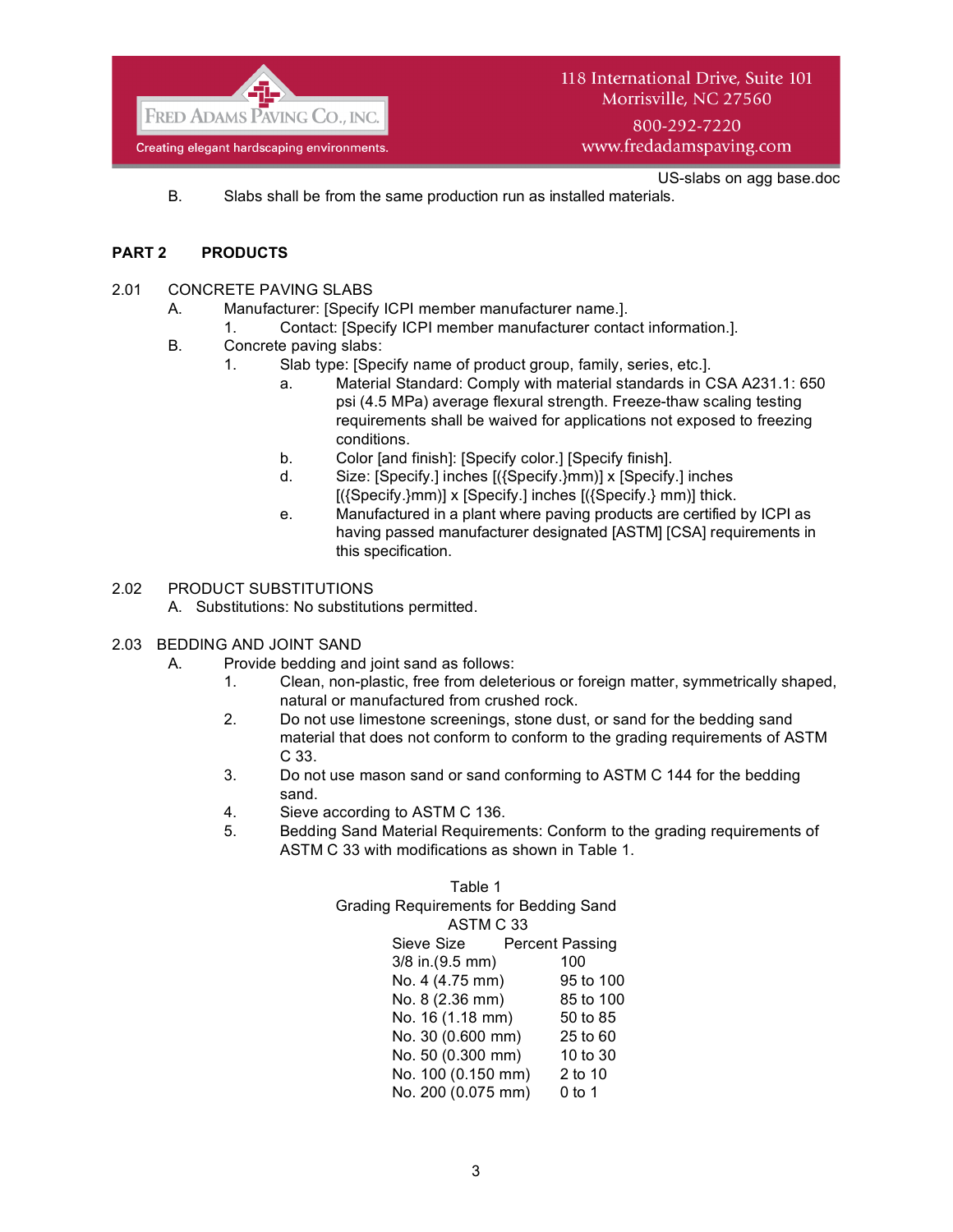

www.fredadamspaving.com

US-slabs on agg base.doc

*Note: Coarser sand than that specified in Table 2 below may be used for joint sand including C 33 material as shown in Table 1. Use material where the largest sieve size easily enters the smallest joints. For example, if the smallest slab joints are 2 mm wide, use sand 2 mm and smaller in particle size. If C 33 sand is used for joint sand, extra effort may be required in sweeping material and compacting the slabs order to completely fill the joints.*

> 6. Joint Sand Material Requirements: Conform to the grading requirements of ASTM C 144 as shown with modifications in Table 2 below:

|                    |  |                                     | Table 2                |  |
|--------------------|--|-------------------------------------|------------------------|--|
|                    |  | Grading Requirements for Joint Sand |                        |  |
| ASTM C 144         |  |                                     | ASTM C 144             |  |
|                    |  | Natural Sand                        | Manufactured Sand      |  |
| Sieve Size         |  | Percent Passing                     | <b>Percent Passing</b> |  |
| No. 4 (4.75 mm)    |  | 100                                 | 100                    |  |
| No. 8 (2.36 mm)    |  | 95 to 100                           | 95 to 100              |  |
| No. 16 (1.18 mm)   |  | 70 to 100                           | 70 to 100              |  |
| No. 30 (0.600 mm)  |  | 40 to 75                            | 40 to 100              |  |
| No. 50 (0.300 mm)  |  | 10 to 35                            | 20 to 40               |  |
| No. 100 (0.150 mm) |  | 2 to 15                             | 10 to 25               |  |
| No. 200 (0.075 mm) |  | 0 to 1                              | 0 to 10                |  |
|                    |  |                                     |                        |  |

*Note: Specify specific components of a system, manufactured unit or type of equipment. See ICPI Tech Spec 3,* Edge Restraints for Interlocking Concrete Pavements *for guidance on selection and design of edge restraints.*

## 2.04 EDGE RESTRAINTS

- A. Provide edge restraints installed around the perimeter of all interlocking concrete paving unit areas as follows:
	- 1. Manufacturer: [Specify manufacturer.].
	- 2. Material: [Plastic] [Concrete] [Aluminum] [Steel] [Pre-cast concrete] [Cut stone] [Concrete].
	- 3. Material Standard: [Specify material standard.].

# 2.05 ACCESSORIES

- A. Provide accessory materials as follows:
	- 1. Geotextile:
		- a. Material Type and Description: [Specify material type and description.].
		- b. Material Standard: [Specify material standard.].
		- c. Manufacturer: [Acceptable to concrete slab manufacturer] [Specify manufacturer.].

*Note: Delete article below if cleaners, sealers, and/or joint sand stabilizers are not specified.*

- 2. **[Cleaners] [Sealers] [Joint sand stabilizers]** 
	- a. Material Type and Description: [Specify material type and description.].
	- b. Material Standard: [Specify material standard.].
	- c. Manufacturer: [Specify manufacturer.].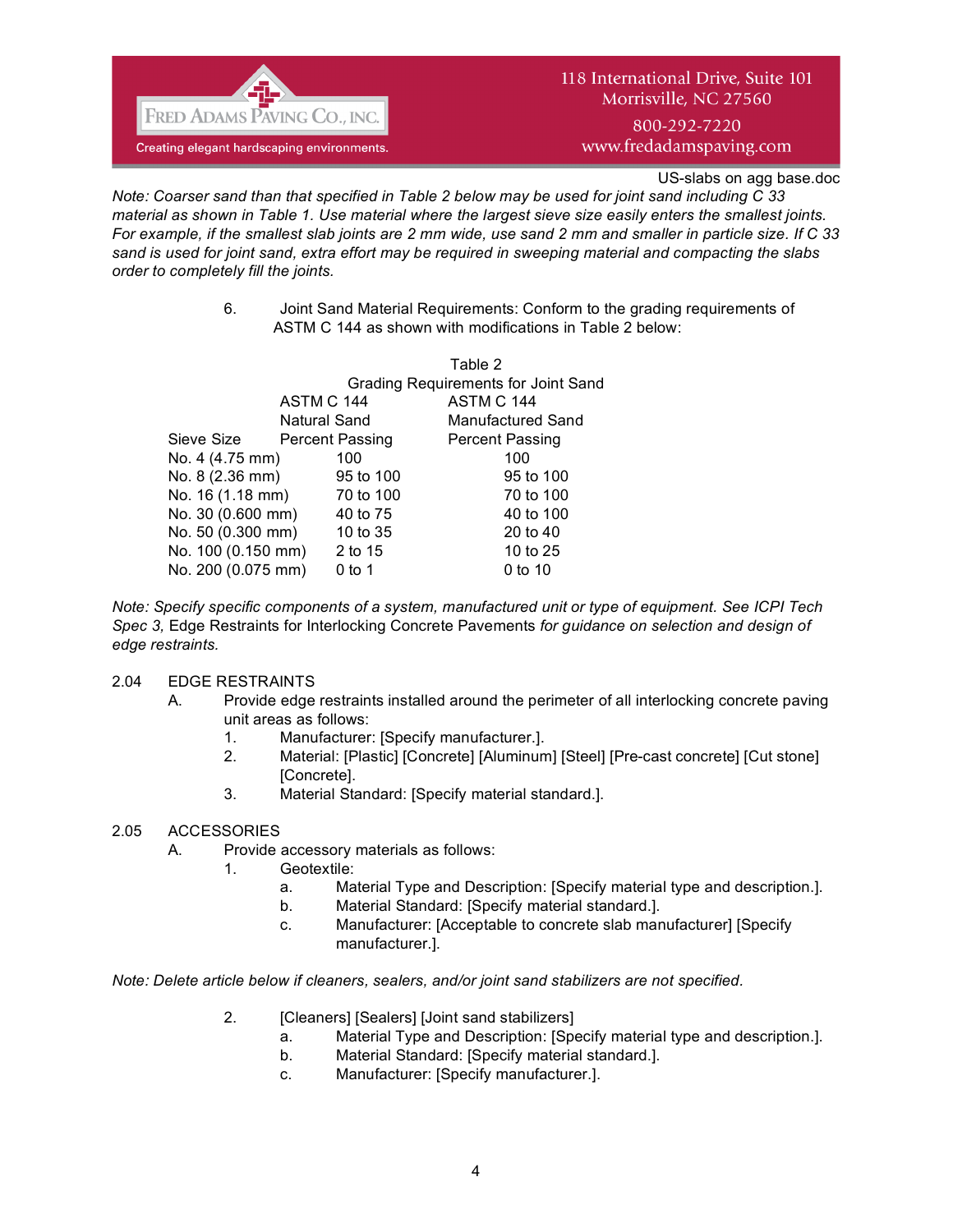

#### US-slabs on agg base.doc

#### **PART 3 EXECUTION**

- 3.01 ACCEPTABLE INSTALLERS
	- A. [Specify acceptable paving subcontractors.].

#### 3.02 EXAMINATION

A. Acceptance of Site Verification of Conditions:

*Note: Compaction of the soil subgrade is recommended to at least 98% standard Proctor density per ASTM D 698 for pedestrian areas and residential driveways. Stabilization of the subgrade and/or base material may be necessary with weak or saturated subgrade soils.*

*Note: Local aggregate base materials typical to those used for highway flexible pavements are recommended, or those conforming to ASTM D 2940. Compaction of aggregate is recommended to a minimum of 98% Proctor density in accordance with ASTM D 698 is recommended for pedestrian and areas and residential driveways, and a minimum of 98% modified Proctor density in accordance with ASTM C 1557 for all other areas subject to vehicular traffic. Mechanical tampers are recommended for compaction of soil subgrade and aggregate base in areas not accessible to large compaction equipment. Such areas can include that around lamp standards, utility structures, building edges, curbs, tree wells and other protrusions.* 

*Note: Prior to screeding the bedding sand, the recommended base surface tolerance should be ±3/8 in. (±10 mm) over a 10 ft. (3 m) straight edge. See ICPI Tech Spec 2,* Construction of Interlocking Concrete Pavements *for further guidance on construction practices.*

*Note: The elevations and surface tolerance of the base determine the final surface elevations of concrete paving slabs. The slab installation contractor cannot correct deficiencies in the base surface with additional bedding sand or by other means. Therefore, the surface elevations of the base should be checked and accepted by the General Contractor or designated party, with written certification to the paving subcontractor, prior to placing bedding sand and concrete paving slabs.*

- 1. General Contractor shall inspect, accept and certify in writing to the slab installation subcontractor that site conditions meet specifications for the following items prior to installation of concrete paving slabs.
	- a. Verify that subgrade preparation, compacted density and elevations conform to specified requirements.
	- b. Verify that geotextiles, if applicable, have been placed according to drawings and specifications.
	- c. Verify that [Aggregate] [Cement-treated] [Asphalt-treated] [Concrete] [Asphalt] base materials, thickness, [compacted density], surface tolerances and elevations conform to specified requirements.
	- d. Provide written density test results for soil subgrade, [aggregate] [cement-treated][asphalt-treated][asphalt] base materials to the Owner, General Contractor and paving slab installation subcontractor.
	- e. Verify location, type, and elevations of edge restraints, [concrete collars around] utility structures, and drainage inlets.
- 2. Do not proceed with installation of bedding sand and concrete paving slabs until [subgrade soil and] base conditions are corrected by the General Contractor or designated subcontractor.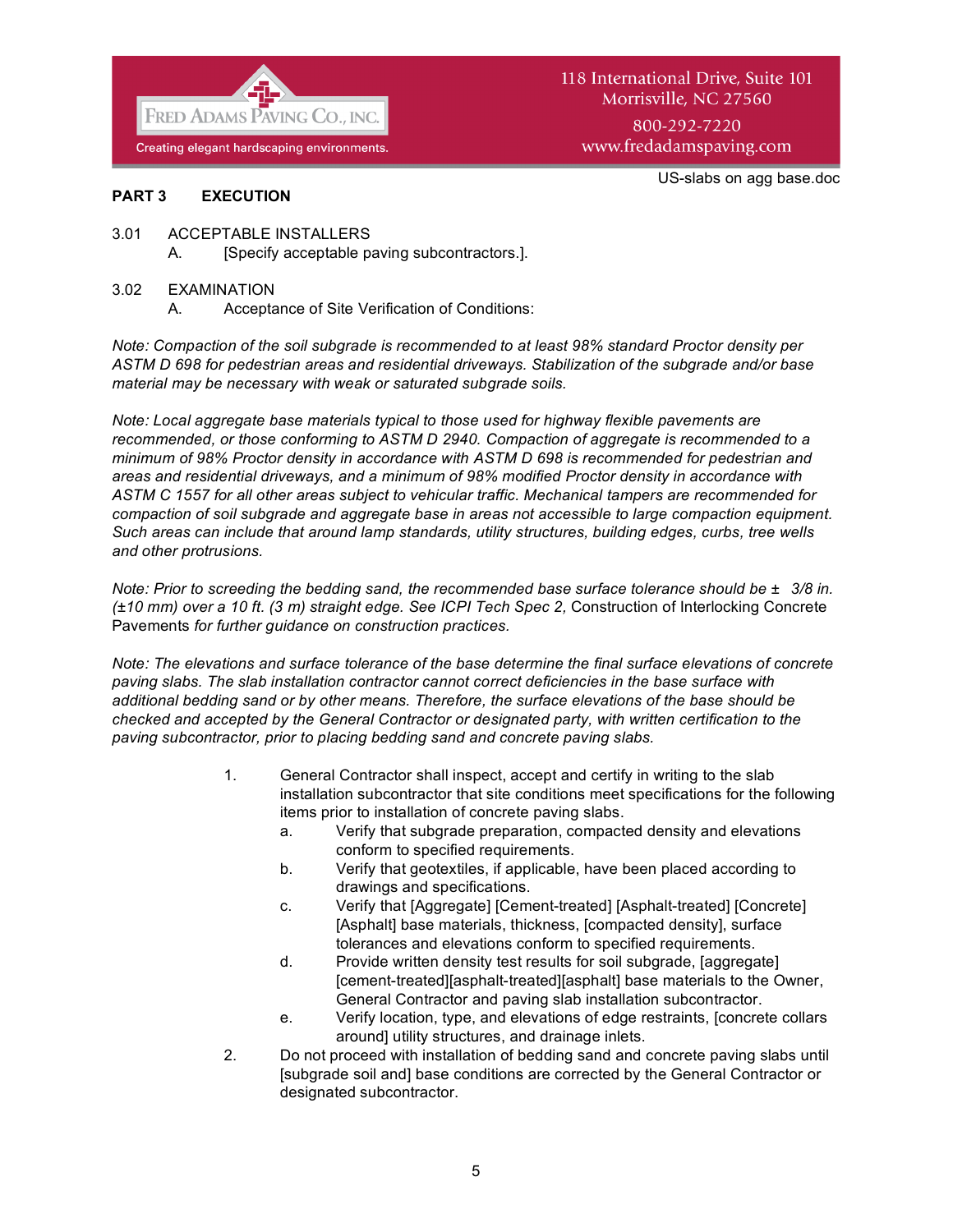

US-slabs on agg base.doc

## 3.03 PREPARATION

- A. Verify base is dry, certified by General Contractor as meeting material, installation and grade specifications.
- B. Verify that base [and geotextile] is ready to support sand, [edge restraints,] and, slabs and imposed loads.
- C. Edge Restraint Preparation:
	- 1. Install edge restraints per the drawings [and manufacturer's recommendations] [at the indicated elevations].

*Note: Retain the following two subparagraphs if specifying edge restraints that are staked into the base with spikes.* 

- 2. Mount directly to finished base. Do not install on bedding sand.
- 3. The minimum distance from the outside edge of the base to the spikes shall be equal to the thickness of the base.

## 3.04 INSTALLATION

- A. Spread bedding sand evenly over the base course and screed to a nominal 1 in. (25 mm) thickness, not exceeding 11/2 in. (40 mm) thickness. Spread bedding sand evenly over the base course and screed rails, using the rails and/or edge restraints to produce a nominal 1 in. (25 mm) thickness, allowing for specified variation in the base surface.
	- 1. Do not disturb screeded sand.
	- 2. Screeded area shall not substantially exceed that which is covered by slabs in one day.
	- 3. Do not use bedding sand to fill depressions in the base surface.

*Note: When initially placed on the bedding sand, manually installed slabs often touch each other, or their spacer bars if present. Joint widths and lines (bond lines) are straightened and aligned to specifications with rubber hammers and pry bars as paving proceeds.*

B. Lay slabs in pattern(s) shown on drawings. Place units hand tight without using hammers. Make horizontal adjustments to placement of laid slabs with rubber hammers as required.

*Note: Contact manufacturer of concrete paving slabs for recommended joint widths.*

- C. Provide joints between slabs of [1/16 in. and 3/16 in. (2 and 5 mm)] wide. No more than 5% of the joints shall exceed [1/4 in. (6 mm)] wide to achieve straight bond lines.
- D. Joint (bond) lines shall not deviate more than  $\pm 1/2$  in. ( $\pm 15$  mm) over 50 ft. (15 m) from string lines.
- E. Fill gaps at the edges of the paved area with cut slabs or edge units.
- F. Cut slabs to be placed along the edge with a [double blade slab splitter or] masonry saw. Cut units shall be no smaller than [1/3 of a whole slab].

*Note. Specify requirements for edge treatment in paragraph below.*

- G. [Adjust bond pattern at pavement edges such that cutting of edge slabs is minimized. Do not exposed cut slabs to vehicular traffic.] [Cut slabs at edges as indicated on the drawings.]
- H. Keep skid steer and forklift equipment off newly laid slabs that have not received initial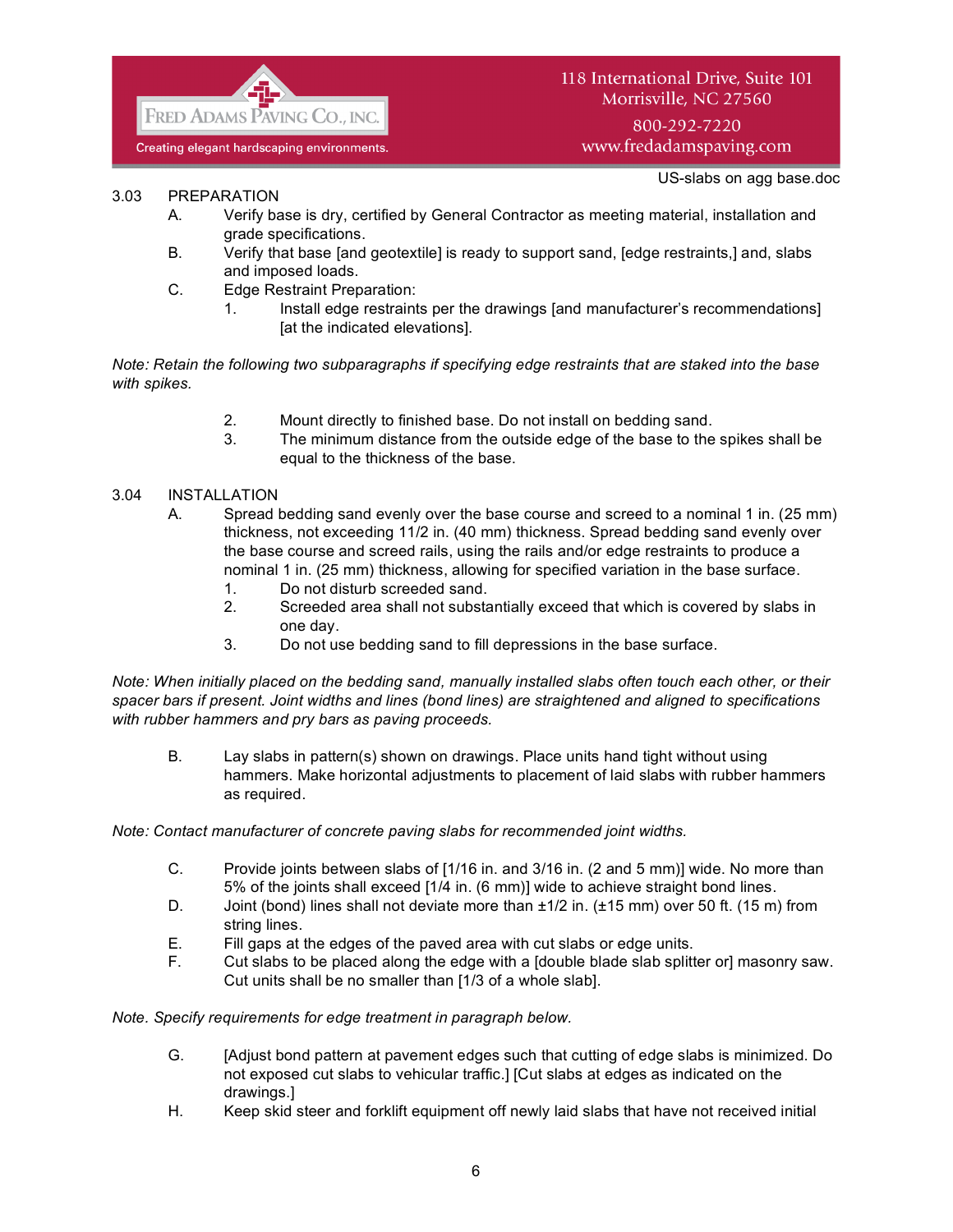

# 118 International Drive, Suite 101 Morrisville, NC 27560 800-292-7220

www.fredadamspaving.com

US-slabs on agg base.doc

compaction and joint sand.

- I. After an area is completely paved, compact the units into the sand with a mechanical plate vibrator using rollers or a neoprene pad.
- J. Use a low-amplitude plate compactor capable of at least minimum of 4,000 lbf (18 kN) at a frequency of 75 to 100 Hz. Remove any cracked or damaged slabs and replace with new units.
- K. Simultaneously spread, sweep and compact dry joint sand into joints continuously until full. This will require at least 4 to 6 passes with a plate compactor. Do not compact within 6 ft (2 m) of unrestrained edges of paving units.
- L. All work within 6 ft. (2 m) of the laying face must shall be left fully compacted with sandfilled joints at the end of each day or compacted upon acceptance of the work. Cover the laying face or any incomplete areas with plastic sheets overnight if not closed with cut and compacted slabs with joint sand to prevent exposed bedding sand from becoming saturated from rainfall.
- M. Remove excess sand from surface when installation is complete.

*Note: Excess joint sand can remain on surface of slabs to aid in protecting their surface especially when additional construction occurs after their installation. If this is the case, delete the article above and use the article below. Designate person responsible for directing timing of removal of excess joint sand.*

- N. Allow excess joint sand to remain on surface to protect slabs from damage from other trades. Remove excess sand when directed by [Architect].
- O. Surface shall be broom clean after removal of excess joint sand.

# 3.05 FIELD QUALITY CONTROL

*Note: Surface tolerances on flat slopes should be measured with a rigid straightedge. Tolerances on complex contoured slopes should be measured with a flexible straightedge capable of conforming to the complex curves on the pavement surface.*

- A. The final surface tolerance from grade elevations shall not deviate more than  $\pm 3/8$  in. (±10 mm) under a 10 ft (3 m) straightedge.
- B. Check final surface elevations for conformance to drawings.

*Note: For installations on a compacted aggregate base and soil subgrade, the top surface of the slabs may be 1/8 to 1/4 in. (3 to 6 mm) above the final elevations after compaction. This helps compensate for possible minor settling normal to pavements.*

- C. The surface elevation of slabs shall be 1/8 in. to 1/4 in. (3 to 6 mm) above adjacent drainage inlets, concrete collars or channels.
- D. Lippage: No greater than 1/8 in. (3 mm) difference in height between adjacent slabs.

*Note: Cleaning and sealing may be required for some applications. See ICPI Tech Spec 5*, Cleaning and Sealing Interlocking Concrete Pavements *for guidance on when to clean and seal the slab surfaces, and when to stabilize joint sand. Delete article below if cleaners, sealers, and or joint sand stabilizers are not applied.*

3.06 [CLEANING] [SEALING] [JOINT SAND STABILIZATION]

A. [Clean] [Seal] [Apply joint sand stabilization materials between] concrete slabs in